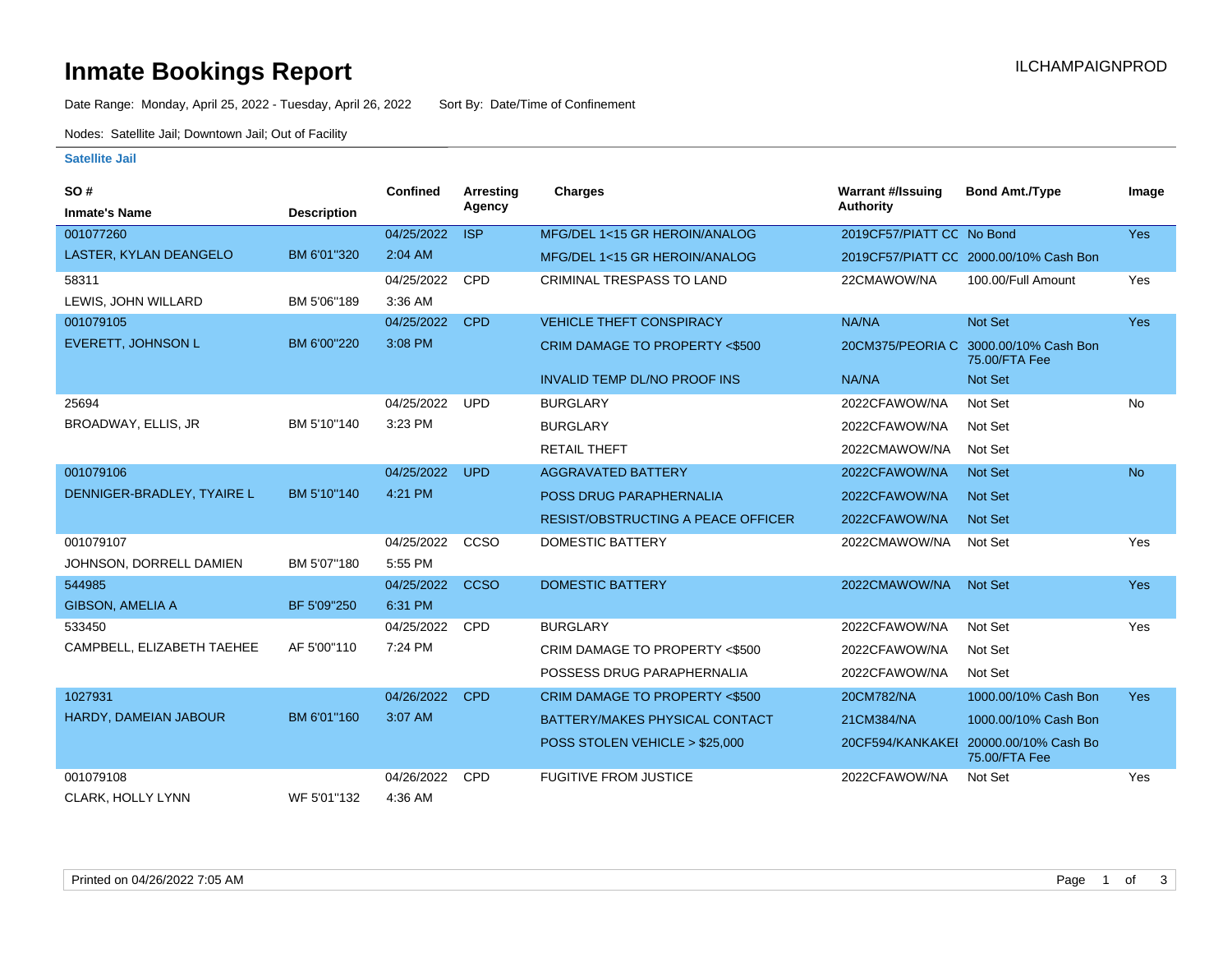## **Inmate Bookings Report International Contract Contract Contract Contract Contract Contract Contract Contract Contract Contract Contract Contract Contract Contract Contract Contract Contract Contract Contract Contract Co**

Date Range: Monday, April 25, 2022 - Tuesday, April 26, 2022 Sort By: Date/Time of Confinement

Nodes: Satellite Jail; Downtown Jail; Out of Facility

#### **Satellite Jail**

| SO#                       |                    | Confined       | Arresting | Charges                  | Warrant #/Issuing | <b>Bond Amt./Type</b> | Image |
|---------------------------|--------------------|----------------|-----------|--------------------------|-------------------|-----------------------|-------|
| <b>Inmate's Name</b>      | <b>Description</b> |                | Agency    |                          | Authority         |                       |       |
| 001078234                 | WM 5'06"175        | 04/26/2022 CPD |           | VIOLATE ORDER PROTECTION | 20CM0219/NA       | 10000.00/10% Cash Bo  | Yes   |
| <b>CLARK, JIMMY WAYNE</b> |                    | 5:48 AM        |           |                          |                   | 75.00/FTA Fee         |       |
|                           |                    |                |           | DOMESTIC BATTERY         | 22CFAWOW/NA       | Not Set               |       |

**Total Satellite J11**